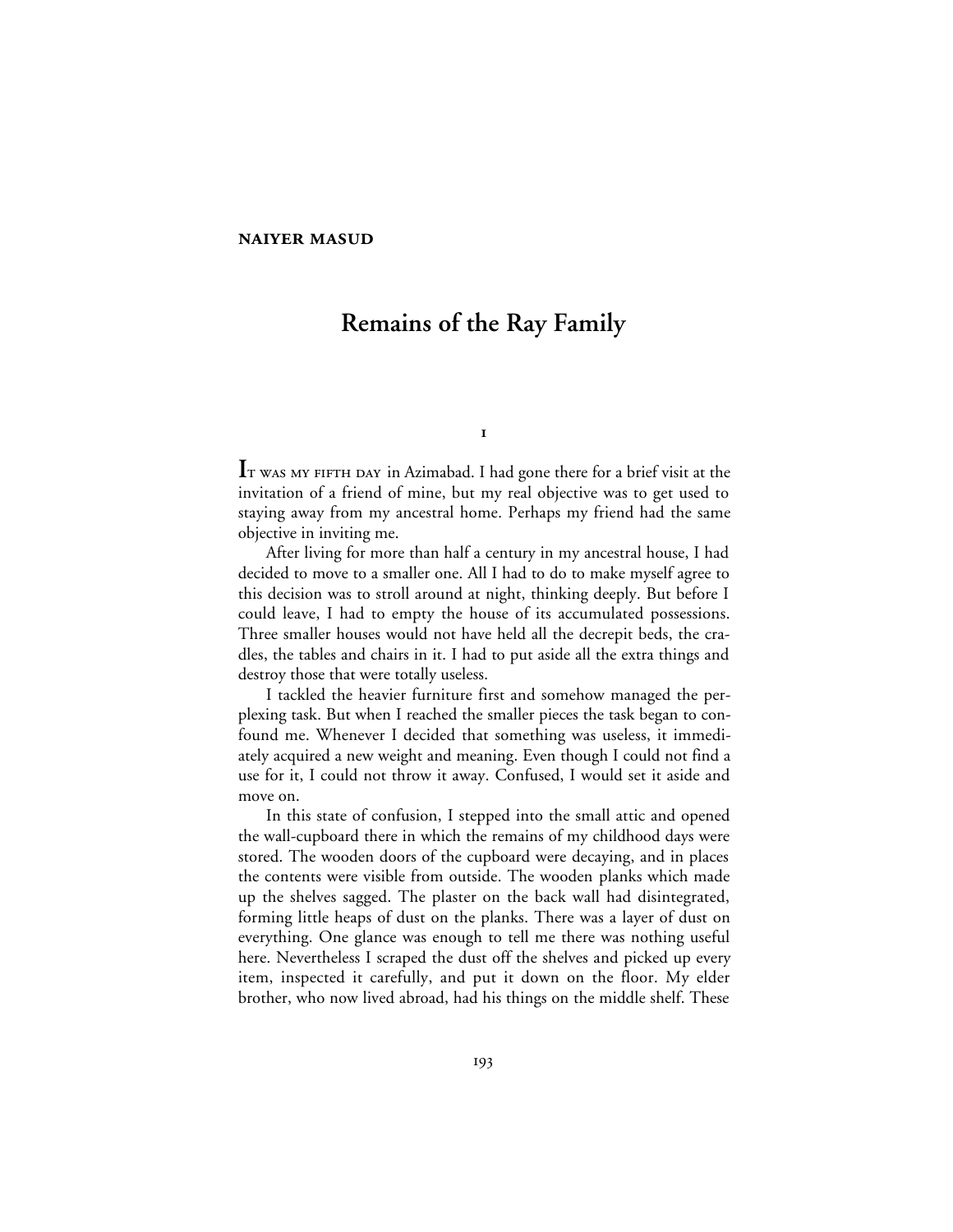included incomplete stories written by him, notebooks of favorite verses, and pictures cut out of magazines.

There was also one complete story without a title, written out in another hand, with many mistakes of grammar and expression. It was authored by someone called Naubahar Gulrez, or some such romantic pen name. I glanced through it casually. It was the unfortunate story of a poor young man in love, suffering pangs of separation, and was written in the form of letters to his rich and cruel beloved. Much recourse had been made to the first lines of film songs popular in my youth. The last letter contained best wishes and congratulations for the beloved's marriage, followed by a film song in its entirety and the letter-writer's announcement of his intention to commit suicide.

My own effects were stored on the top and bottom shelves. There were the remains of my temporary occupations: cracked pens, rusty knives, some crumbling equipment for a magic show, torn children's magazines, and so on. In one corner there were two empty bottles that had once held a famous foreign perfume. The perfume had been so popular in its time that it was often referred to in fiction. The bottles were dark blue and flat in shape, and their stoppers were missing. I sniffed the bottles in turn, but there was no fragrance.

As with the story, no memory stirred at the sight of the bottles. But when I wrapped them up in the pages of the story and swung my arm to throw them out into the courtyard, I felt that these, too, could be of some use. My hand faltered and I just put them down on the floor. Everything else in the cupboard made me remember something from the past. I began to think that I could never throw out anything. When I made a weak effort to get rid of something, I found that my resolve to leave the house was faltering too. I was not even prepared to leave the splattered drops of whitewash on the dirty walls, called "tears" in the vocabulary of masons. Looking at those drops, I caught myself thinking thoughts which, if written down, would not have shamed Naubahar Gulrez. The realization came late, just like the feeling that I had wasted my time in opening the cupboard. I gathered up everything from the floor, including the blue bottles wrapped in the pages of the story, and stuffed them back into the cupboard. Leaving the cupboard open, I walked out of the attic.

I packed a few things for my trip, picked up a book to read on the way, and left for Azimabad that day.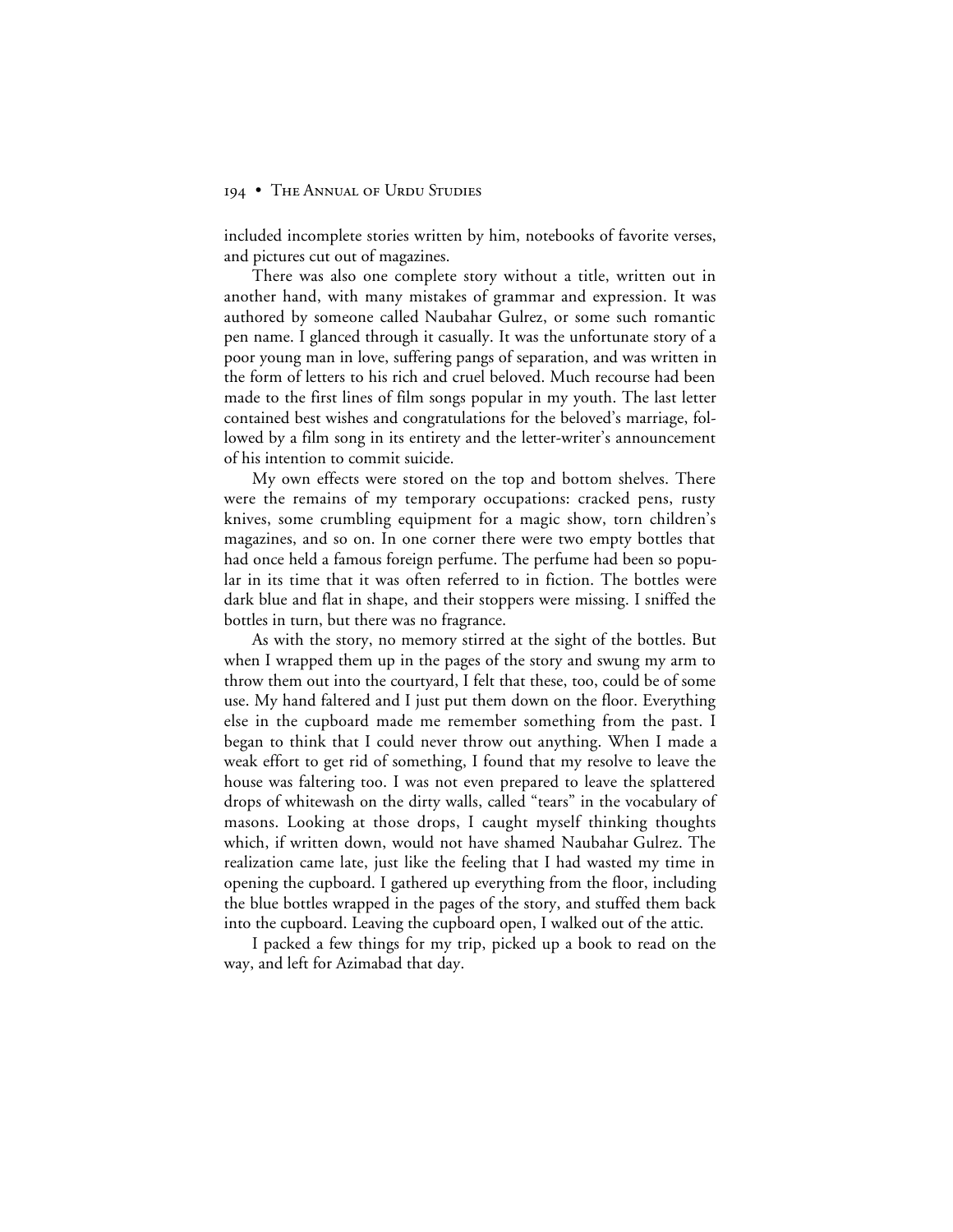NAIYER MASUD • 195

 $\mathbf{2}$ 

My friend welcomed me warmly. He was the head of the Department of Posts there, and had been allotted a grand government mansion. At my request, he took me on a tour of the house. I praised its wide-open spaces, and he responded by pointing out its many defects. The biggest shortcoming, according to him, was that it took a long time to go from one level to another.

"The age of such large mansions has passed," he said finally, "especially …" Then he stopped and began to talk of other things. Despite his preoccupations at work, he introduced me to all his local friends over the next few days. He even took me to his office, where some member of his department would come in every few minutes for his orders. Between the interruptions, he would find time to talk to me, although I spent most of my time reading the books I had taken with me from the library in my friend's house.

One day, before the people from his office began to come in, we got some time to talk. He mentioned the complications of his official life. His biggest regret was that workers from his department were spread out all over town, making it impossible for him to roam about freely and aimlessly in the streets.

"Wherever I go," he said wearily, "somebody always recognizes me and begins to think, What is the Sahib doing here?"

"Let him," I said.

"Then he makes a guess."

"So what?"

"So then he starts believing his guess. Then he communicates his belief to others, and soon something about me which I hadn't even dreamt of becomes the talk of the town."

"Yes," I said, "that's the price you pay for fame."

"The price of fame," he repeated humbly, and grew even wearier.

"At least in your department."

"In my department—" he stopped suddenly and his weariness vanished. "Perhaps you are unaware, sir, that at this moment your fame is resounding through my department."

"Mine?" I asked. "What have I done?"

"Everybody's desperate to discover the identity of this mysterious individual who is as close to the Sahib as his shadow."

"Or the individual who keeps as close to the Sahib as his shadow?"

"Or the individual whom the Sahib keeps as close to him as his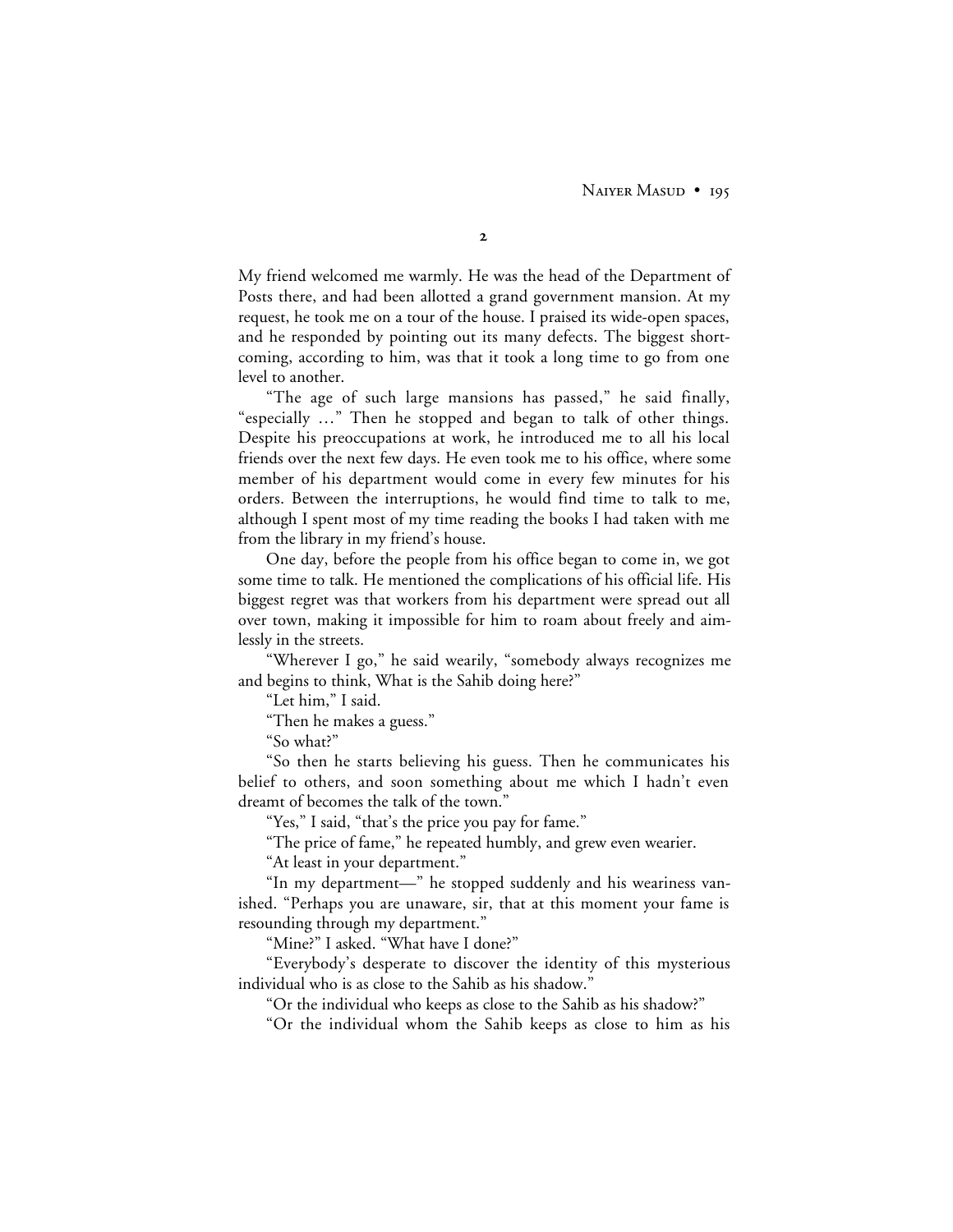shadow," he laughed.

"So, why don't you tell these desperate people who I am and give them some peace?"

"If I tell them, they won't be desperate any more, but you won't have any peace."

Then he told me that people were always on the watch for close friends of his so that they could ask them to petition him on their behalf. And now they were convinced that no one was as close to him as this mysterious friend, especially when it came to passing on petitions. If they could find out my name and address, according to him, they would bother me constantly.

"But I'm leaving in a few days."

"Wherever you go," he said, "it's not difficult for the Postal Service to track you down."

"Then let me remain anonymous."

"Yes, I've been very cautious, and I'd advise you to be cautious as well."

Then he busied himself in the work of his office, and kept calling in his subordinates to give them instructions. I read inattentively the book I had brought with me. I had hardly read eight or ten pages when I heard my friend's voice.

"What are you reading?"

"Nothing much," I said, giving him the book. "Just something I picked up to read when I left home. I didn't get a chance to read it on the way to Azimabad."

He read the title out in a loud voice.

"This used to be one of my favorite books," I said.

"I was crazy about it myself. I still remember parts of it by heart." "Me too."

"Do you know that the author of this book is alive and living here, in this town?"

"I know."

"I think we should meet him someday," he said, and began to flip through the pages idly. Then he bent and picked up something from the floor, inspected it carefully, and extended it to me, saying, "And the lady's name…?"

It was a picture of a young girl. The paper had yellowed but the image was still clear. With hair cascading onto her shoulders, a suggestion of a mysterious glint in her eyes and a sad smile on her lips, she appeared to be looking directly at me. I looked at the picture for some time, then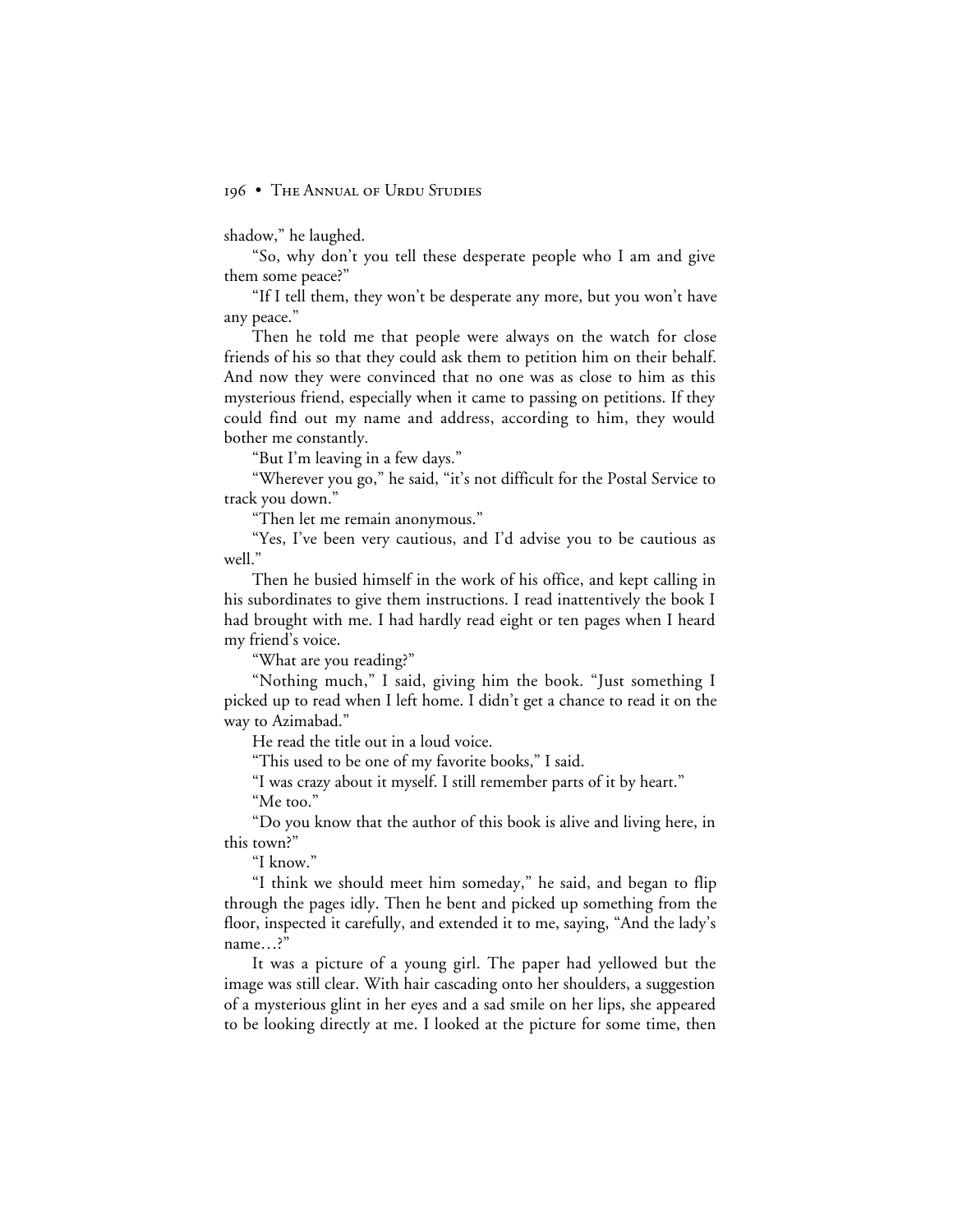said, "You tell me."

"You tell me," he said, "since the lady has been found in your charge."

He showed me the open book. The paper was graying, but on the right and left pages there were white rectangles shaped like the picture. I put the picture in the palm of my hand and inspected it carefully. The face looking at me with neck slightly bent seemed familiar. For a moment I thought it was a picture of a famous film actress. But soon I realized I was wrong. I turned the picture over. On its back was written, in a fading hand, "I am no illusion; I am reality."

I was familiar with the line. It had been spoken by this same actress, perhaps in her first film, and had instantly become popular. I put the picture in my friend's hand with its back side up. He read the inscription and laughed loudly, then began to declaim the line in various dramatic voices. I felt as if my mind were being pulled backwards, far away. The picture was in my hand and I could see different scenes forming and fading on it. Then I heard my friend's voice again.

"I am no illusion," he intoned as if unveiling a deep mystery. "I am reality."

He made a face like the one in the picture, and looked at me.

"She was a friend of my elder sister's, an Anglo-Indian," I said.

"And why are you carrying her picture around with you?"

"This book belongs to my sister," I replied, "and has been opened again today after about forty years. I last saw this picture when it was fresh and new."

He took the picture from me, considered it gravely for a few moments, then said, "Anglo-Indian? How did you meet her?"

"She used to study with my sister in the Christian school. A group of girls would prepare for their exams together in our house. It was always very lively at our place in those days."

My friend turned the picture over again. "I am no illusion; I am reality," he read out. "Was she interested in literature?"

"No, it's a line from a film," I said. "But her brother used to write stories, under the pen name of Naubahar Gulrez."

"Naubahar Gulrez?" he grimaced. He too regarded such poetic effusions with distaste. "Never heard of him."

"He used to come to my brother for help with his stories,'' I explained. "But they were never worth printing."

"Even after your brother's corrections?"

"Well, his stories had more film songs in them than story."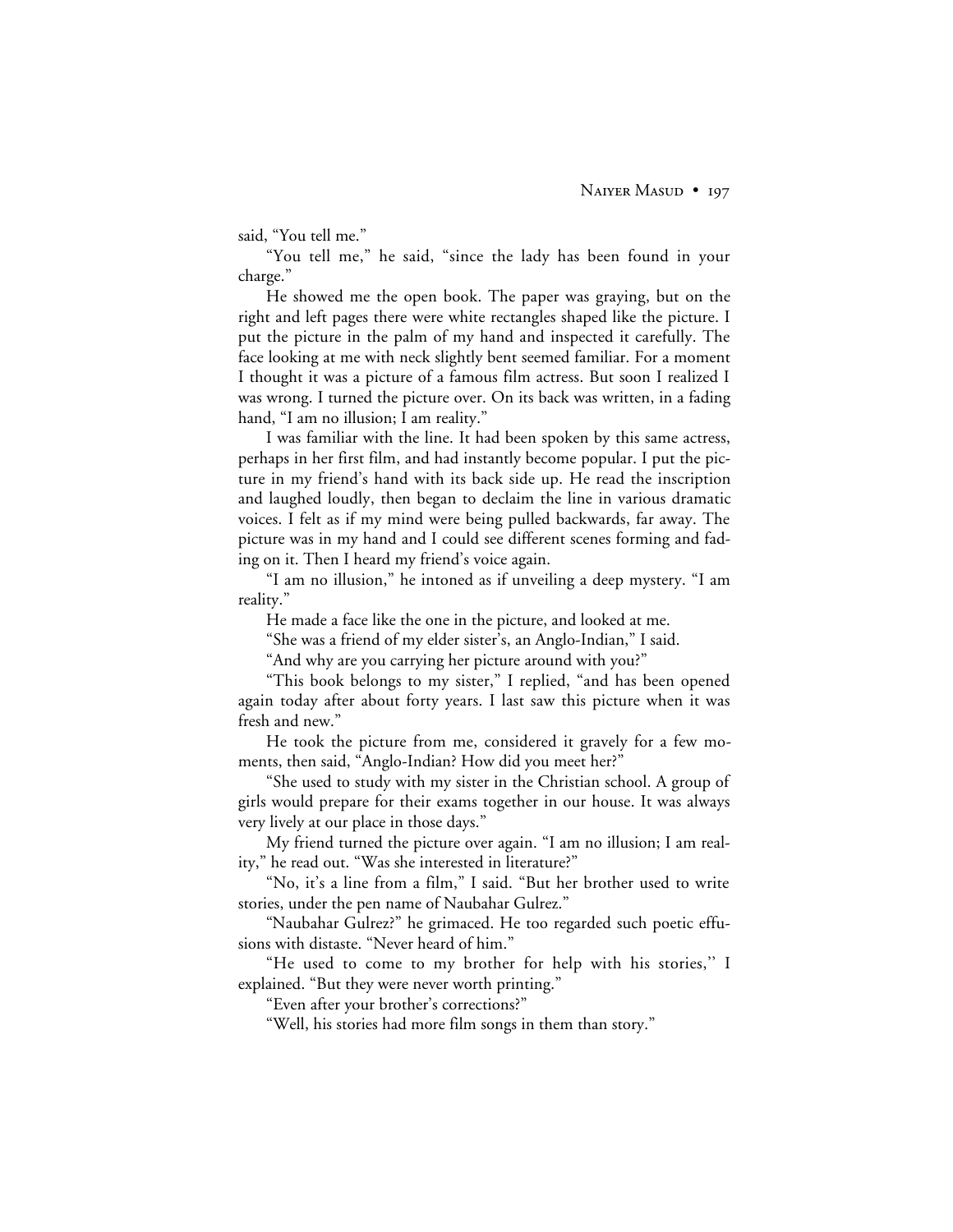"Naubahar Gulrez." He made another face. "And what was the lady's name?"

"That's what I'm trying to recall. I can remember the fragrance she used to wear. She used to give me her empty perfume bottles."

"Empty bottles?"

"I liked their dark blue color."

"Oh, speaking of the color blue," he said, "have you heard the great physician Galen's latest idea? I got a letter from him recently in which he said that he had been successful in treating a paralyzed woman with the color blue. Haven't you heard from him?"

"Yes, but he just gave me a list of colors which I should avoid."

"And what were those dangerous colors?"

"All the colors whose names I can remember, and then some more, and of these, two are likely to be fatal for a man of my temperament."

We spent the rest of our time in the office exchanging jokes about this physician. Old age had affected his mind. He would write long letters to my friend and me, telling us of the amazing cures he had accomplished. It was his belief that we were the only two individuals in the world who appreciated his worth. He did not know that we called him "the physician Galen."

The time for my return was approaching. My friend had three days' vacation, after which I was going to leave. One day before the holidays, I was sitting in his office. He was giving instructions to his driver. When the driver was about to leave, my friend stopped him and turned to me.

"If you'd like to meet someone here, the car is available."

"My friends here are your friends too. I've met them all. The only one left to meet is you."

He laughed, then grew serious and complained about his heavy workload at the office. "From tomorrow we'll sit down and really talk," he promised and motioned to the driver to leave.

"You know, that picture we found in the book the other day?"

"The one who was no illusion, but reality?"

"Yes, she who wasn't and isn't," I said, "I've just remembered that she may live here."

"Do you remember her name?"

"Only that her family name was Ray."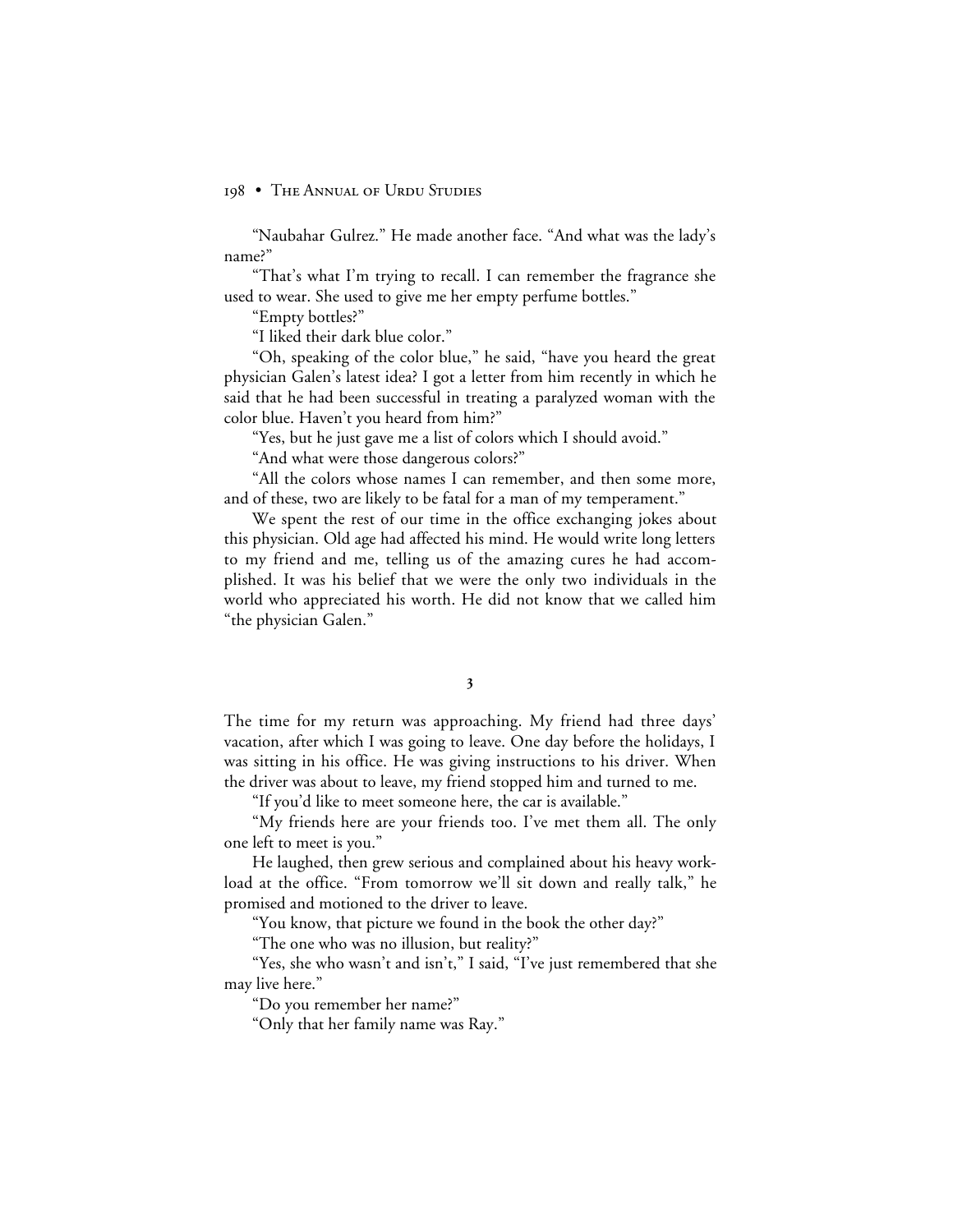"And she lives here in Azimabad?"

"Years ago I heard, and I don't recall how, that they moved to Azimabad. I don't know whether they're still here."

"We can find out."

"It's difficult."

"Not for my department. Just watch."

He rang the bell for the peon and ordered, "Send Frank in."

Frank was a middle-aged, well-dressed man. I had seen him before in the office. He came in and greeted us both, then stood in front of my friend.

"Frank," my friend said, gesturing towards me. "He has to meet a Christian lady who lives here. Her family name is Ray. We don't know her first name or address."

"Her name is Angela," I suddenly remembered. "Angela Ray."

"We have to discover her whereabouts soon, since he's leaving in three days."

"We'll be able to find her, sir," Frank said readily. "Tomorrow, or at the latest, the day after. I'll let you know."

"All right, we'll be at home waiting."

Frank took his leave and retraced his steps. At the door, he stopped and asked me, "Sir, if we find her, what should I say to her?"

My friend replied, "Tell her that an old friend—" he paused.

"The brother of an old friend," I said.

"The brother of an old friend of hers is on a visit here, and would like to meet her."

"Sir, if she asks for his name?"

"All in due time," my friend said. "First find out where she is."

### $\overline{4}$

Frank returned two days later, in the afternoon. He seemed tired, and a little shame-faced, and said immediately, "Sir, I couldn't find any trace of the Ray family."

My friend looked at me.

"Forget about it," I said. "They must have moved to another town."

"Yes," my friend said. "He found out a long time ago that …"

"No, sir," Frank said. "If the Ray family had ever lived here, we would have discovered them. It's a very small community, and everyone knows everyone else." Then he turned to address me: "Sir, excuse me, but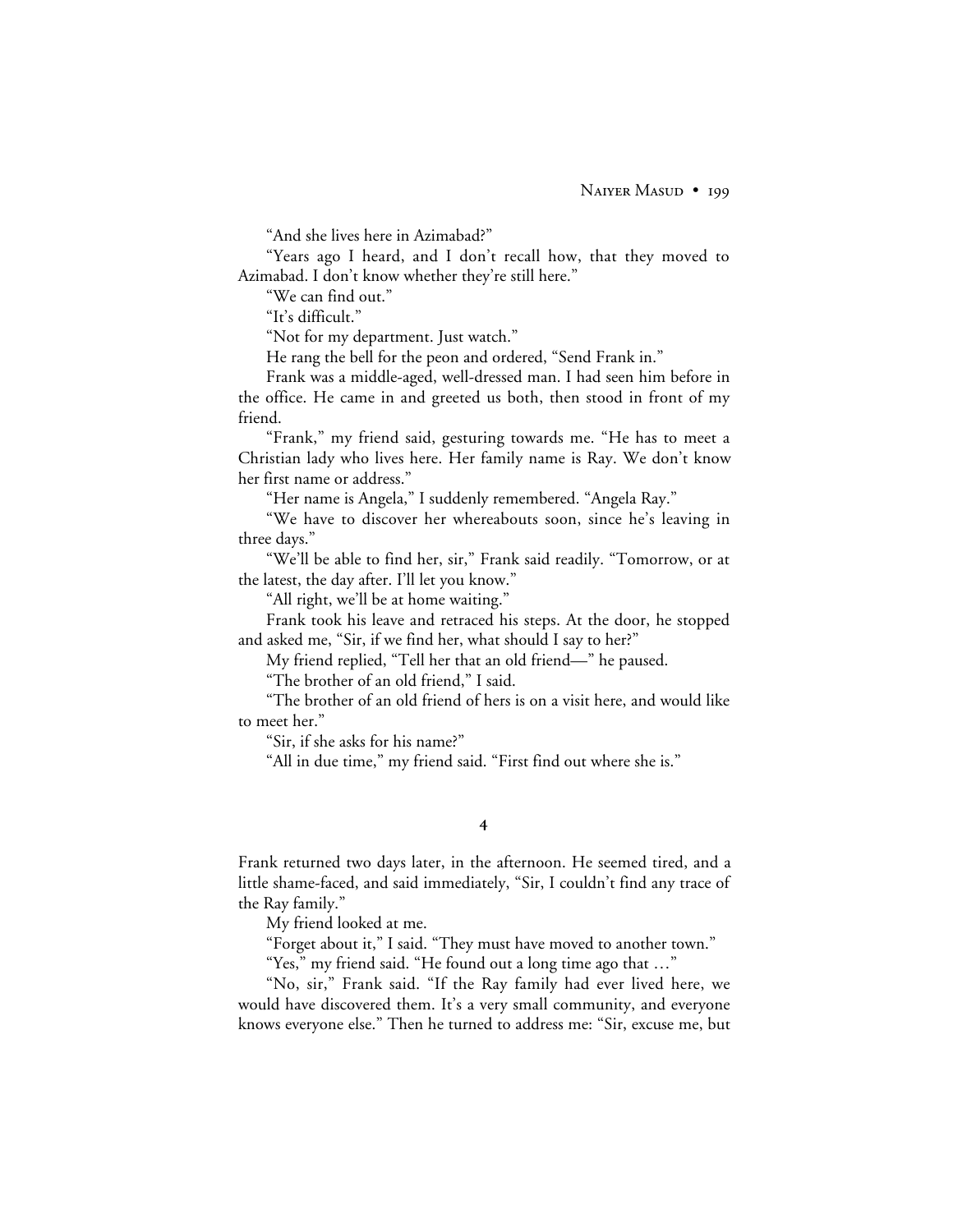do you remember their name correctly?"

"Yes, I'm positive," I said. "Her name was Angela Ray. Her brother was …"

"Ah, Gulshan-e Hamesha Bahar?" my friend whispered, and smiled.

"Naubahar Gulrez," I whispered back, then spoke to Frank. "Her brother's name was Julian Ray. One sister was called Madeleine. There was a sister older than all of them …" I recalled the sister. "And yes," I remembered something else, "their mother died in Lucknow. She had cancer."

\*

And I trembled.

I had never seen Angela's mother, but there had been talk of her illness in our house, and I had heard that there was no hope of saving her. We went to see her during her last days. That was the first and last occasion on which I saw Angela's house, and Angela at home in it. It was a small, clean-looking house, with a patch of grass in front which could be called a garden because of two or three beds of flowers and an evergreen bush. At the back of the house there were eucalyptus trees visible at a distance, swaying in the wind. We arrived there when the sun was setting. Angela was waiting for us at the garden gate, dressed in ordinary clothes. She embraced my sister and the other girls in turn, then saw me and said, "Oh, you came too?"

Then she led us to a room in the front part of the house, seated us there, and left. She came back almost immediately and began to talk to her friends in a subdued voice. The furniture in the room was ordinary, but arranged with great care. It looked as if everything had just been dusted clean. In a few moments Madeleine came into the room and Angela stood up.

"Come," she said to the group of girls. When we were leaving the room she spoke to me. "If you want, you can stay here."

But I followed. There was a door on the right side of the narrow verandah, and another door farther down. We entered the last door. It opened into a small room. I could smell medicines, a smell which used to frighten me. Apart from a medicine table, the room contained a child's cot and a large bed. On the white sheet of the small cot lay a crumpled brown cotton blanket.

A heavy-set woman sat on the large bed next to the child's cot. She seemed to find it difficult to keep her eyes open. All the girls were staring at her. She did not look ill to me; at least not in proportion to all the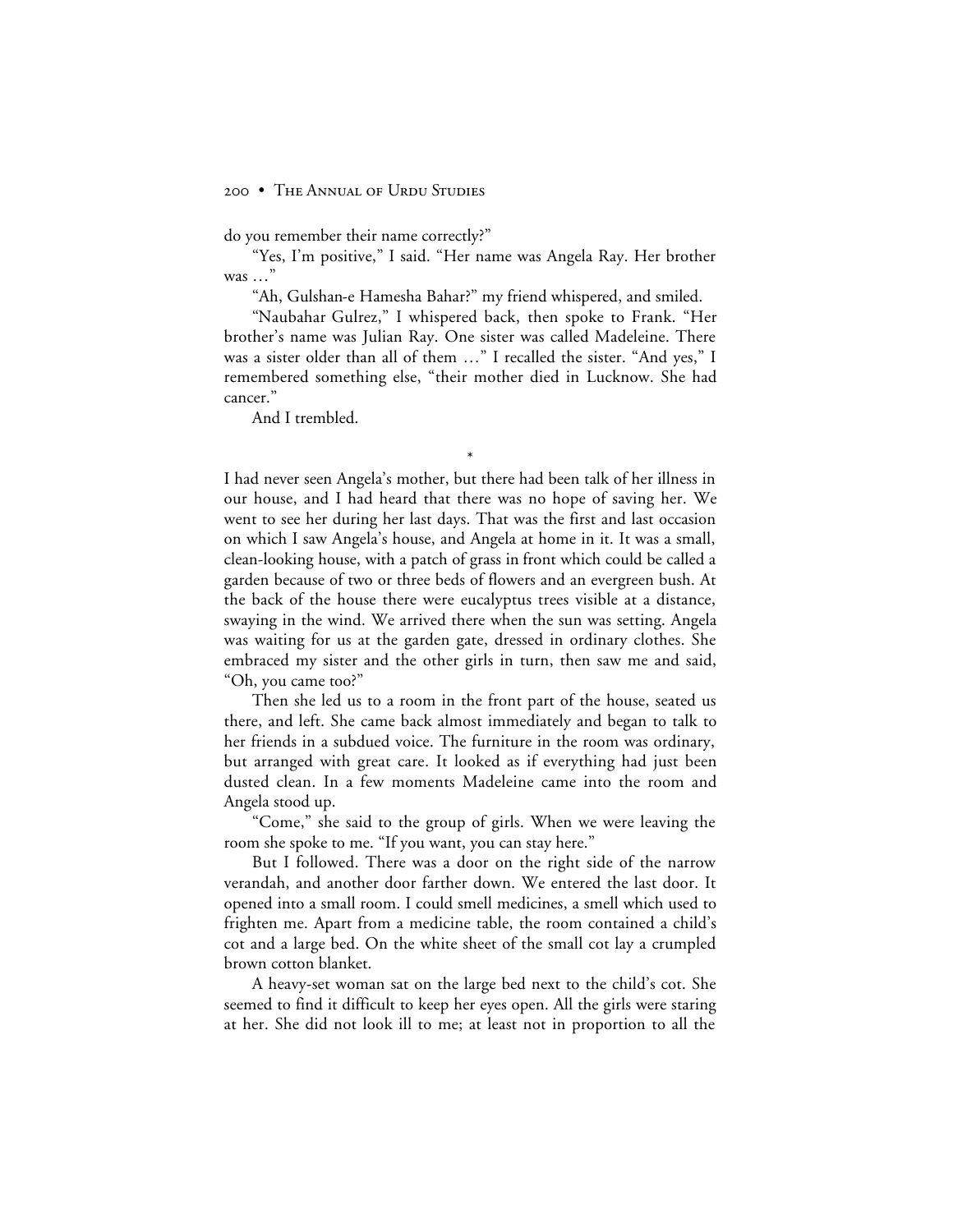depressing talk about her disease, I thought. She, however, sounded despondent. When somebody spoke to her she said she had not slept all night, that her mind did not work any more. She told us that they had wired Julian, asking him to come see his mother. She was upset because he had not yet come. She asked Angela about it and Angela said something, covering her eyes with her handkerchief.

I stood looking at the woman, resting my knees against the wooden frame of the smaller cot. Suddenly, I felt the cot tremble. My sister was trying to reassure the woman on the large bed. The woman's response was tinged with despair as she pointed to the cot. The cot shook again and the brown blanket moved. I did not see the body under the blanket but stared at the uncovered face. Turned towards me was the shriveled, brown visage of an old woman. Her eyes were closed and sunk deep in her skull. Pain was apparent on her face, but the old woman was grinning widely. The two white rows of her teeth were visible to the last molars. In the silence of the room I heard Angela's loud sob and then her agitated voice: "Don't look."

But I saw that the old woman's dried out lips were clenched tight, yet the two rows of teeth were still visible. Then I realized that she was not laughing. The flesh of her right cheek had rotted away from the corner of her lips to her ear.

Try as I might, I could not tear my eyes away from her grinning teeth. My knees stuck to the cot's wooden frame. It was like a frightening dream. But I could not open my eyes to end it. I was already awake. I saw no other way out except to shut my eyes. I tried, but my eyes refused to close. I tried to move back, but the cot's wooden frame gripped my knees in a vise. In this confusion I felt Angela's hand on my shoulder. Slowly she pulled me towards herself and, taking my hand, led me out of the room. She took me into the middle room along the narrow verandah. Here I could see through blurred eyes a dining table set with things to eat, glasses, and paper napkins. There was the smell of fresh fruit and pastry in the room, but they didn't tempt me. Angela put several things on a plate and offered them to me, but I refused to eat. I asked in a strangled voice, "Who was that lady who was sitting on the large bed?"

Angela explained that she was their eldest sister who had come to take care of her mother during her illness. Then she began to console me, to assure me over and over again that her mother was not always like this. She wiped my face with her handkerchief. I could feel the dampness from her tears and smelled the faint fragrance of the scent from the dark blue bottles. Angela left the room quickly and came back with an album in her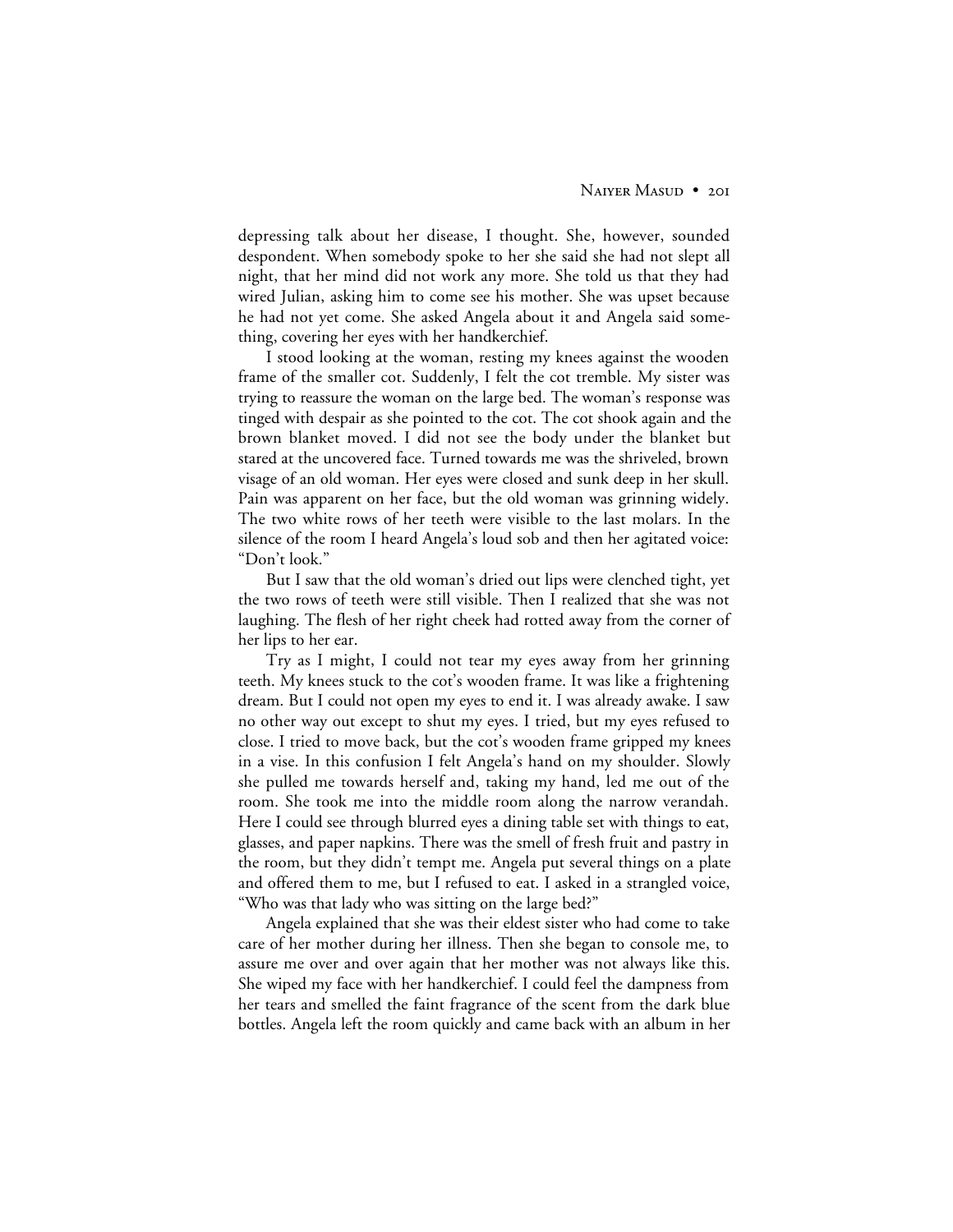hand. She showed me the old pictures of her mother. Her face resembled Angela's, and her smile revealed a dimple that looked exactly like her daughter's. Angela told us about the occasions on which each picture had been taken. In many pictures I mistook her mother for her, although Angela was often present in her mother's lap or holding on to her hand. I glanced at the pictures half-heartedly until Madeleine came into the room with my sister and the other girls.

Frank and my friend laughed at something and I felt as if Angela had just taken her hand off my shoulder. They were talking about the different Post Offices in the town, and their staff. Frank apologized again and addressed me, "Sir, did the lady ever marry?''

\*

"I don't know," I replied. "She must have, I suppose. She wasn't married forty years ago."

"I mean, her name might not be Ray any longer if she's married."

"Yes, we never thought of that," my friend said with a start. "If she had been married, for instance, to our Frank here …"

"Sir …" Frank wanted to say something, but instead laughed shyly.

" …Then she would be Angela Frank now, or Just Mrs. Frank." He turned to Frank. "Well, may I ask Mrs. Frank her name this Christmas?"

Frank said "Sir" again, and lapsed into a shy silence.

"We put you to all this trouble for nothing," I said.

"Yes, I think we can forget about the lady now," my friend said. "Frank is the kind of man who'd have found her out just from the name Angela. If *he* has failed …"

"No, sir, I was paying more attention to the Ray part of the name rather than the Angela."

"Even so," my friend said. "I don't suppose she ever lived in Azimabad."

"Yes," I said. "Perhaps my memory fails me."

My friend thanked Frank and I apologized to him. Frank got up saying, "It doesn't matter, sir." He looked at me intently for a moment, as if about to ask me something, then *salaamed* and left.

"And so," my friend intoned dramatically, "Lady Angela Ray, or Angela X! We have failed in our search for you."

"We weren't really searching for her," I said. "So, failure or success …"

"And so Lady Angela Ray, or Angela X," my friend continued in the same exaggerated tone, "you have proved to be an illusion, not reality."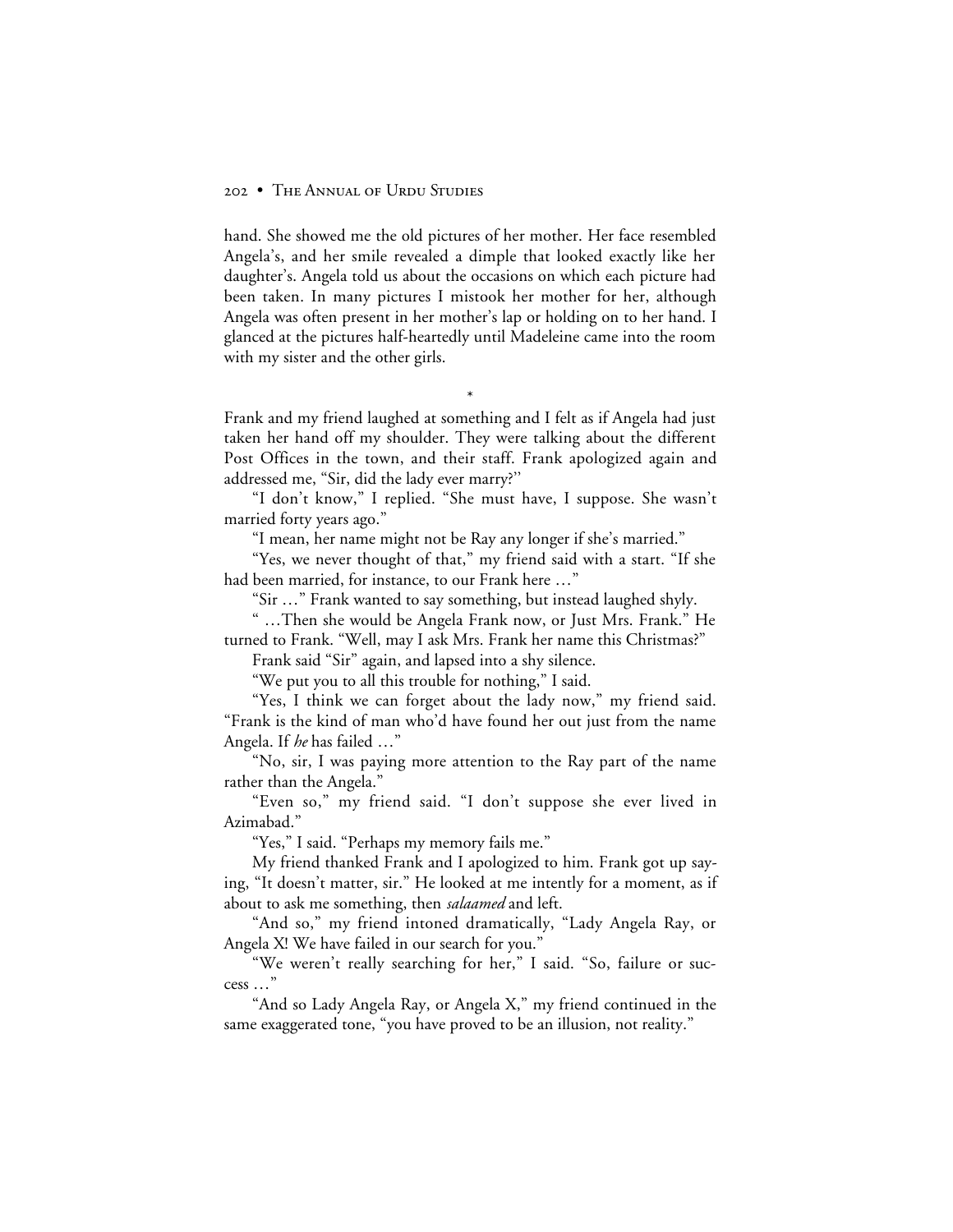"But forty years ago …"

"Forty years ago, toady Angela, you were reality, not illusion."

"If you go on speaking in this tone," I said, "the curse of Lady Angela will afflict you, so that you will go on not only to speak but also write in this same way."

"Lady Angela, if I am accursed, I swear I'll commit suicide with one of our Physician Galen's fatal colors!" he concluded with great resolve.

The same night, we were composing a joint letter to the physician Galen when the phone rang. My friend picked up the receiver. He listened for a while, then said, "One minute," and turned to me. Putting a hand over the mouthpiece, he said, "I think the great short-story writer, Gulzar-e Purbahar has been discovered!"

"Julian Ray?" I asked.

"Here," he held the receiver out to me. "Talk to him."

I stood up. "Is it Julian himself?"

"No, it's Frank."

"Then you talk to him," I said, and sat down.

"Yes, Frank …" my friend said, and listened silently to the voice on the other side.

After a while he said, "Where? … And when did that happen? … It's obvious … No, I know Daniel, he's gone mad, every year he adds or subtracts five or ten years from his age … Yes, it may mean nothing … Well, have a look."

He put the receiver down and said, "Frank has found somebody who used to give guitar lessons to a young man from the Ray family. He can't remember the young man's first name; maybe Frank didn't ask him."

"Who is he?"

"Daniel Barr. He used to travel from one town to the other, giving guitar lessons. He would set up temporary schools, and he sold guitars as well. His customers, obviously, were mostly his own students."

"And Julian? Where did Daniel meet the young man from the Ray family?"

"That's just the problem. He's even older than our Physician Galen—time and space have assumed a different meaning for him. He says he met Ray twenty years ago, but twenty years for him could just as easily be two years, or two hundred."

"And where did he meet him?" I asked again.

My friend imitated a toothless old man and replied in a shaky, trembling voice, "In a town to the north, or was it the south…?" He gri-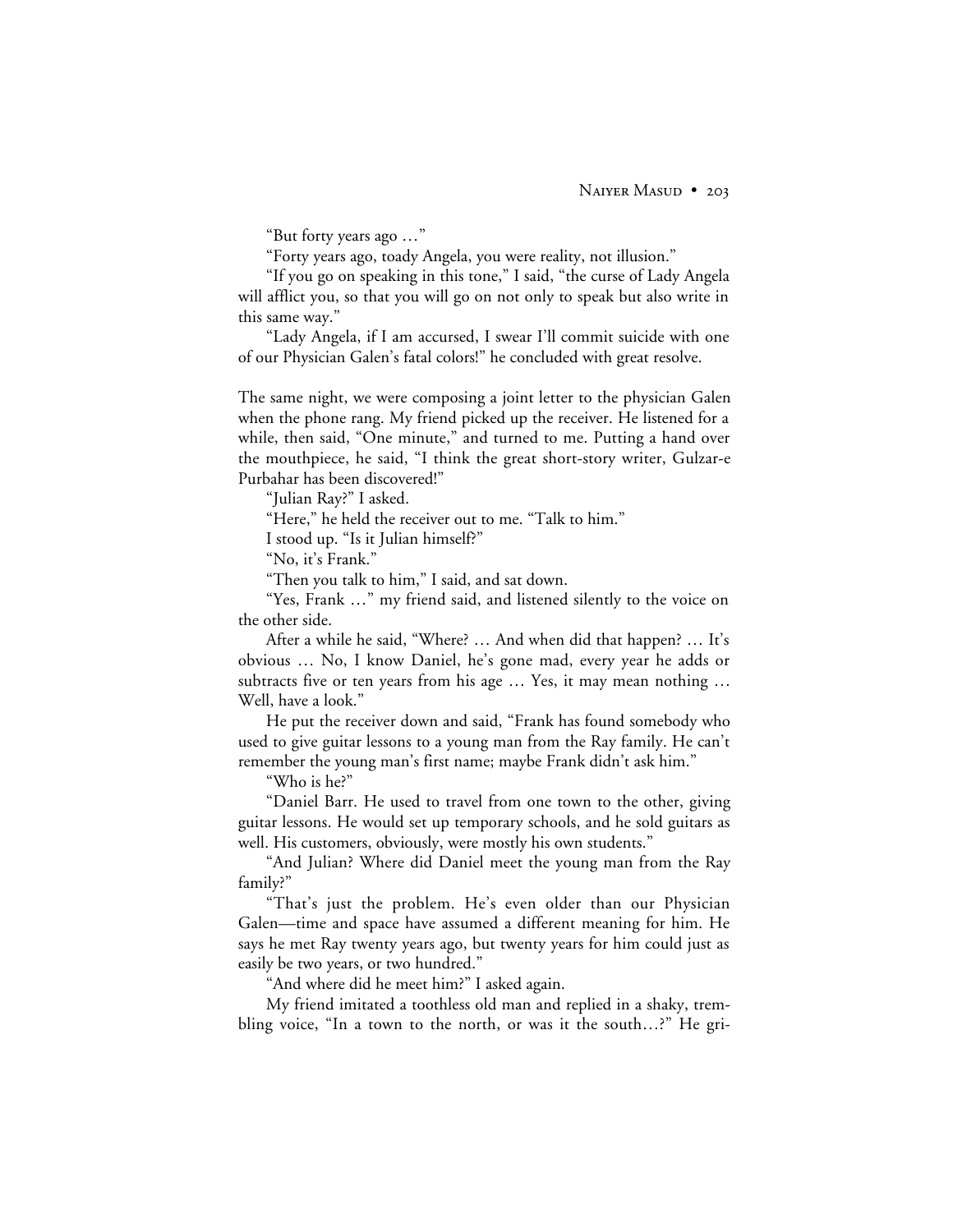maced. "He's an absolutely infuriating man, but he was a master at his art."

"So we've found out nothing?"

"Nothing. But there's a slight possibility that this Daniel's Ray is your Julian." And he smiled in a strange way, "Frank is praying that he is the same man."

"And what will be gained from that?"

"Gained? Now listen. Daniel could remember the young Ray only because he committed suicide a few days after the guitar lessons began. Doctors had told him that he had cancer."

We both sat in silence for some time.

"So what? How does this help either?" I asked at last.

"Well, if Daniel's student was our Naubahar, I mean, our Julian Ray, then Frank thinks we should be able to find a clue to Angela's whereabouts through him." He smiled his strange smile again. "Rather than tracing an obscure Anglo-lndian woman, it is easier to trace an Anglolndian woman whose brother committed suicide."

5

My officer friend had some problems of his own. So we stayed up late that night talking about them and I slept late the next day. I awoke to the clatter of the breakfast dishes. Then I heard my friend's raised voice at my bedside.

"How long will the mysterious ringleader of a terrible conspiracy slumber?"

"If you are addressing me," I said, "I'm awake."

"I am addressing you and you alone." Then he threw a tabloid, badly printed on dirty paper, into my lap. "Read that."

It was one of those newspapers which open and close publication every second or third day, and contains more sensational headlines than news. On the front page, among the many headlines, was news of the election speech of a political hopeful who condemned communal riots as an obstacle to the nation's progress. I was looking for more news among the headlines when my friend said, "Leave that. Look at the third page. That's where the real stuff is."

On the third page the headlines declared that for the last three or four days some unknown men, pretending to belong to the Department of Posts, on the pretext of finding out an imaginary woman's address, had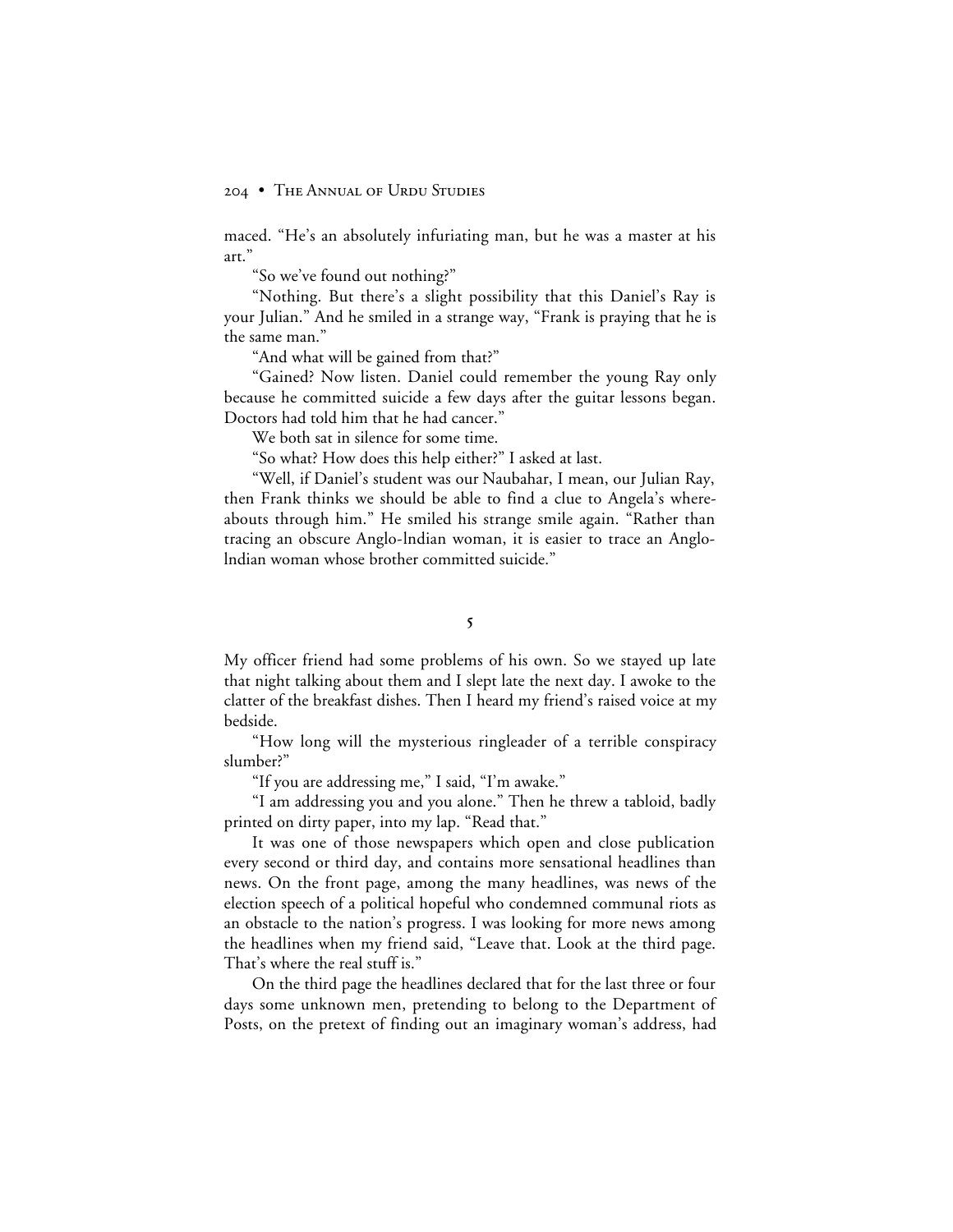been making confidential inquiries about the town's Christian community. This seemed like a very deep conspiracy against a peace-loving minority, and the newspaper's reporters were hot on the trail of the conspiracy's ringleader. The minority community was also assured that the plot would be nipped in the bud.

I folded the newspaper, put it on the bed, and asked, "Who publishes this rag?"

My friend put a finger on the name of the political hopeful on the first page and said, "His electoral area includes some Christian households."

"This news isn't going to create a riot, is it?"

"No. The fact that it's printed in this paper proves any news false."

"Still, Frank should have been more discreet. And you should stop him."

"I stopped him a long time ago, but—" he paused. "Imaginary woman!" He made a face. "But now Frank has a lead to the young man from the Ray family, and a witness to the young man's existence, even if it is Daniel."

"Daniel is more of a witness to his non-existence," I said. "Anyway, please stop Frank from going any further."

"He won't stop."

"Tell him that I'm leaving today."

"He knows. But you don't know Frank. Before you leave town, he'll bring you some news."

I had not slept very well that night, and was not hopeful of sleeping on the train, so I took a nap in the afternoon. When I woke up, it was almost evening. My friend was waiting for me for afternoon tea. When I awoke, he called out to the servant to bring in the tea.

We drank our tea in silence, and the servant picked up the dishes and took them away.

"Mrs. Moore," my friend said after careful reflection. "She's Mrs. Moore now."

I looked at him.

"Frank came over," he said. "You were sleeping so soundly it didn't seem like a good idea to wake you up."

I kept looking at him silently.

"Daniel's lead about the young man was useful," he told me. "His name was Sebastian."

"Sebastian?"